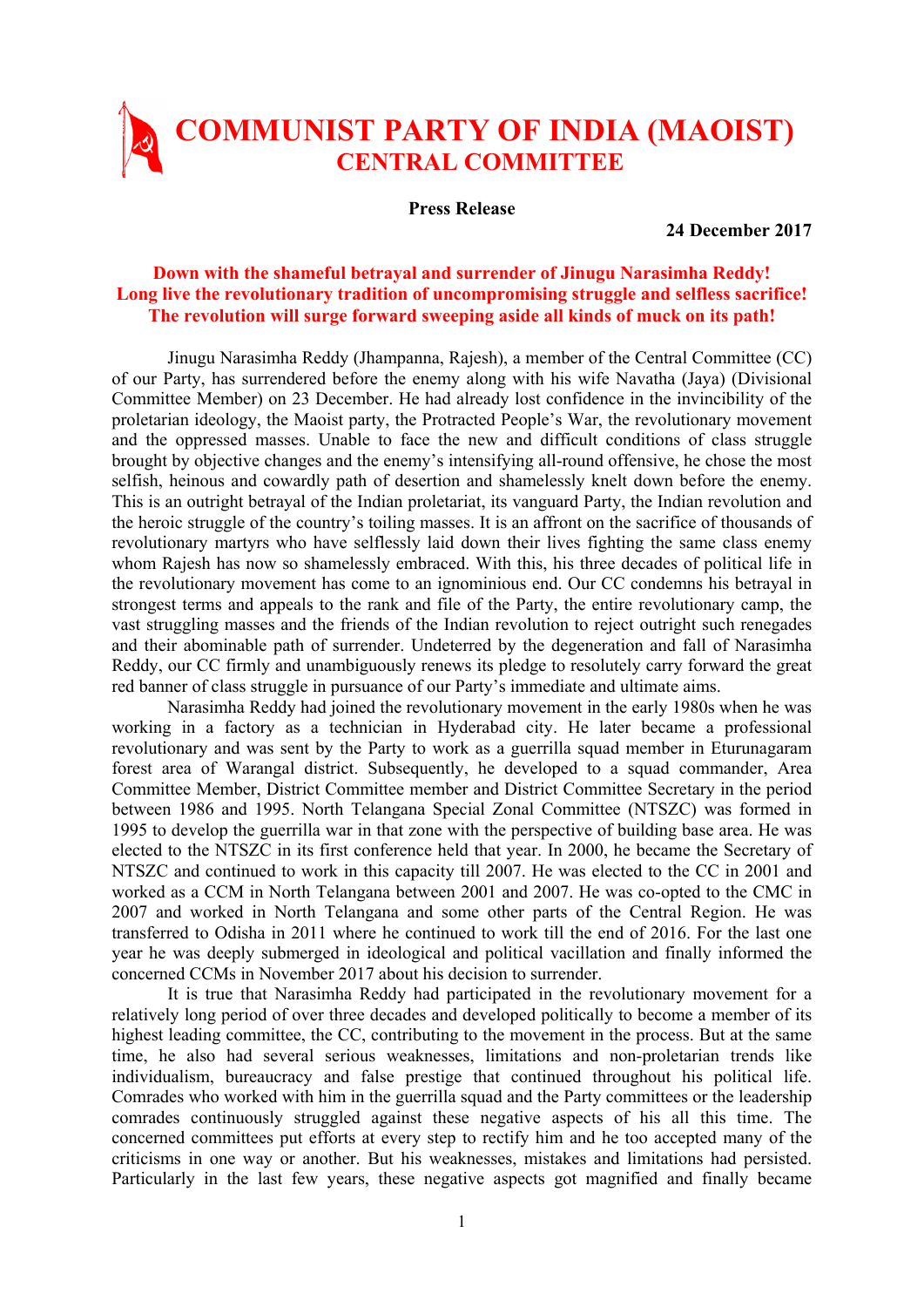dominant under the present difficult condition of the Party and the movement. The terror of the enemy had so overtaken him that he could no longer fulfil the tasks given to him by the Party. He refused to attend important meetings with the excuse of probable enemy attacks even though other comrades in a similar situation did not share such unfounded apprehension. Apart from comrades in higher committees, his protection comrades too criticised his panicky behaviour and defeatism. The prevailing conditions and enemy's serious offensive demand that the leadership comrades of the Party at the highest level remain firm and confident in the battlefield and courageously safeguard themselves as an inseparable part of safeguarding the Party, PLGA and the movement. This has to be done in all spheres of revolutionary work including in the military sphere. But as a CCM, Narasimha Reddy failed to live up to the higher level of responsibilities and tasks given him by the Party displaying heightened political consciousness, preparedness, courage, discipline, selfless sacrifice, self-critical attitude and other leadership qualities.

Our CC reviewed Narasimha Reddy's work in view of his persistent weaknesses and limitations that had reached a serious level. The CC concluded that he was seriously bogged down by subjectivism, resulting in his overestimation of the enemy and an underestimation of the revolutionary movement and the people. He had lost his bearing and sense of proportion, became incapable of analysing the objective situation as a member of the Party's leading committee, repeatedly followed wrong organisational method and utterly failed to fulfil important responsibilities he was entrusted with. This was in addition to his long-standing weakness of imposing his subjective and individualistic thinking on Party committees. It had become a habit for him to bring up disputes and illogical debates on individual problems in a sectarian and arbitrary way, violating democratic centralism and proletarian discipline. Sometimes he created deadlock in the functioning of the concerned Party committee and threatened to boycott some meetings when criticised by other comrades. Due to his anti-organisational behaviour and functioning, he gradually lost the confidence of his comrades and became isolated. All these wrong traits were criticised by the comrades of the concerned Party committees on several occasions with the aim of helping him rectify his mistakes and weaknesses on the basis of unitystruggle-unity. But he failed to recognise the gravity of his negative aspects, stubbornly refused to take a self-critical attitude, failed to remould his world outlook in the light of Marxism-Leninism-Maoism. This not only led to his downfall but also caused much damage to the Party.

Taking all this into consideration, our CC decided to suspend Narasimha Reddy from the CC for two years earlier this year with the hope that he would acknowledge his mistakes and weaknesses and seriously put efforts to rectify with the help of his comrades. However, he neither accepted this decision positively nor did he undertake any self-criticism at all. He also refused to take up the responsibility of a State Committee Member the CC had assigned him. After the CC took the decision to suspend him, Narasimha Reddy opportunistically raised the issue of his 'political differences' with the party line. He claimed that India is no longer a semi-colonial semifeudal country and it has transformed into a capitalist country. Therefore, he said that our party line should be changed according to these conditions and the party should take the line of insurrection in the present conditions of the country. He did not discuss these views in the party forum but only with some individual comrades. Those comrades suggested to him that he should raise and discuss it in the party's forum to settle the issue. But he was not ready for this and deserted the party. It proved that these so-called political differences are nothing but an excuse to cover up his ideological-political degeneration. Overcome by petty-bourgeois false prestige and selfish narrow-mindedness, he refused to submit to the Party's decision, declined to struggle against the non-proletarian traits present in him and failed to remould himself into a thoroughgoing communist revolutionary. Rather than humbly serving the revolution and the people with bowed head, he deemed it better to surrender and survive as a dirty creature at the service of the enemy. In this way, the transformation of a revolutionary into an unrepentant and diehard betrayer and scoundrel was complete.

All revolutions pass through twists and turns, ups and downs and difficult situations. It is only by boldly tiding over such challenges that a proletarian party gets steeled and acquires the